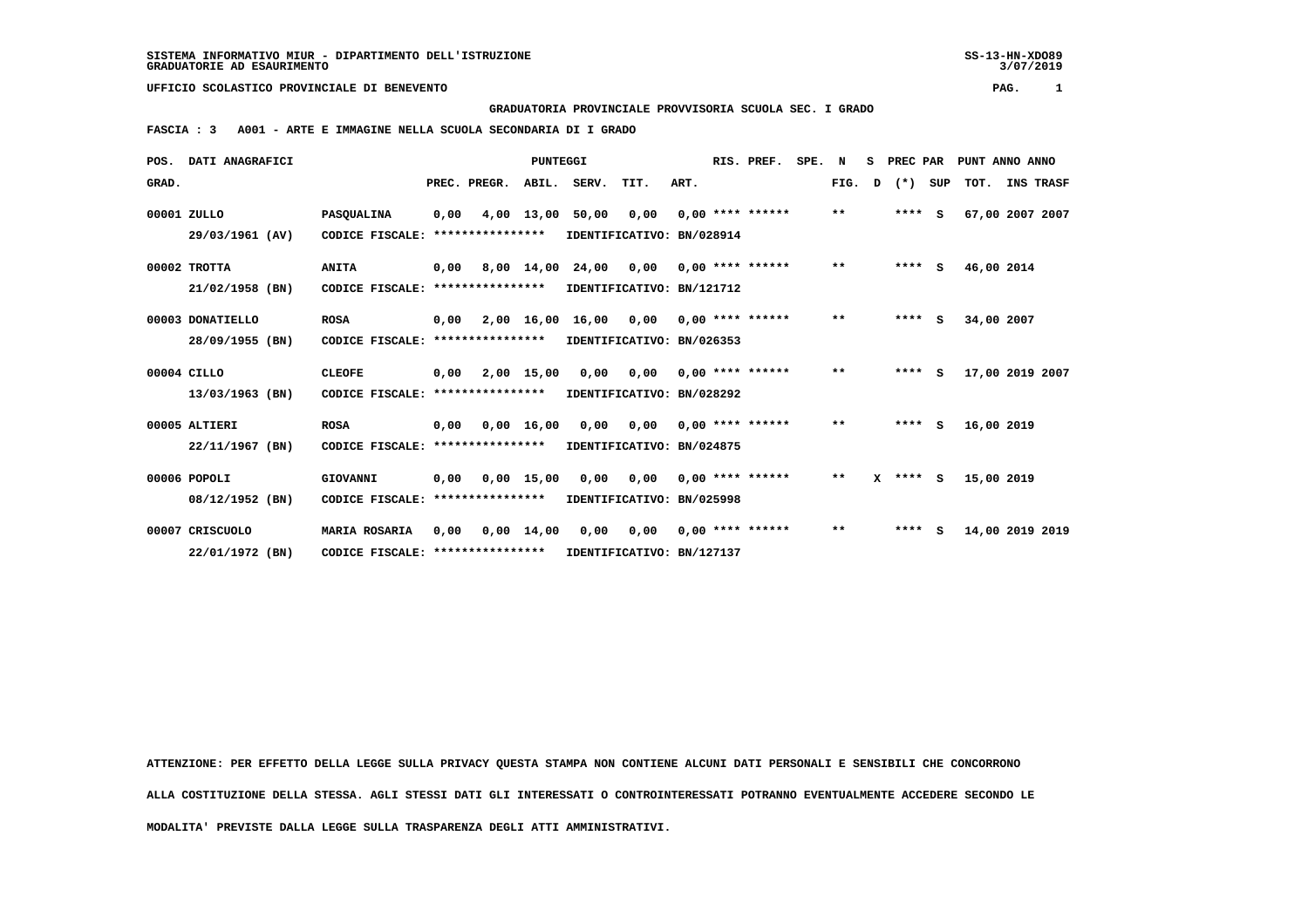| $SS-13-HN-XDO89$<br>SISTEMA INFORMATIVO MIUR - DIPARTIMENTO DELL'ISTRUZIONE<br>3/07/2019<br>GRADUATORIE AD ESAURIMENTO |                                   |                           |                                                         |                         |                   |  |  |  |  |  |  |  |  |
|------------------------------------------------------------------------------------------------------------------------|-----------------------------------|---------------------------|---------------------------------------------------------|-------------------------|-------------------|--|--|--|--|--|--|--|--|
| UFFICIO SCOLASTICO PROVINCIALE DI BENEVENTO                                                                            |                                   |                           |                                                         |                         | 2<br>PAG.         |  |  |  |  |  |  |  |  |
|                                                                                                                        |                                   |                           | GRADUATORIA PROVINCIALE PROVVISORIA SCUOLA SEC. I GRADO |                         |                   |  |  |  |  |  |  |  |  |
| A028 - MATEMATICA E SCIENZE<br>FASCIA : 3                                                                              |                                   |                           |                                                         |                         |                   |  |  |  |  |  |  |  |  |
| DATI ANAGRAFICI<br>POS.                                                                                                | PUNTEGGI                          |                           | RIS. PREF.<br>SPE. N                                    | S PREC PAR              | PUNT ANNO ANNO    |  |  |  |  |  |  |  |  |
| GRAD.                                                                                                                  | PREC. PREGR.<br>ABIL.             | SERV.<br>TIT.             | ART.                                                    | SUP<br>$(* )$<br>FIG. D | TOT.<br>INS TRASF |  |  |  |  |  |  |  |  |
| 00001 MAROTTI<br>GIUSEPPINA                                                                                            | $0,00$ 13,00<br>0.00              | 0,00<br>0,00              | $0.00$ **** ******                                      | $* *$<br>****<br>s      | 13,00 2002        |  |  |  |  |  |  |  |  |
| 24/12/1973 (BN)                                                                                                        | CODICE FISCALE: ***************** | IDENTIFICATIVO: BN/025249 |                                                         |                         |                   |  |  |  |  |  |  |  |  |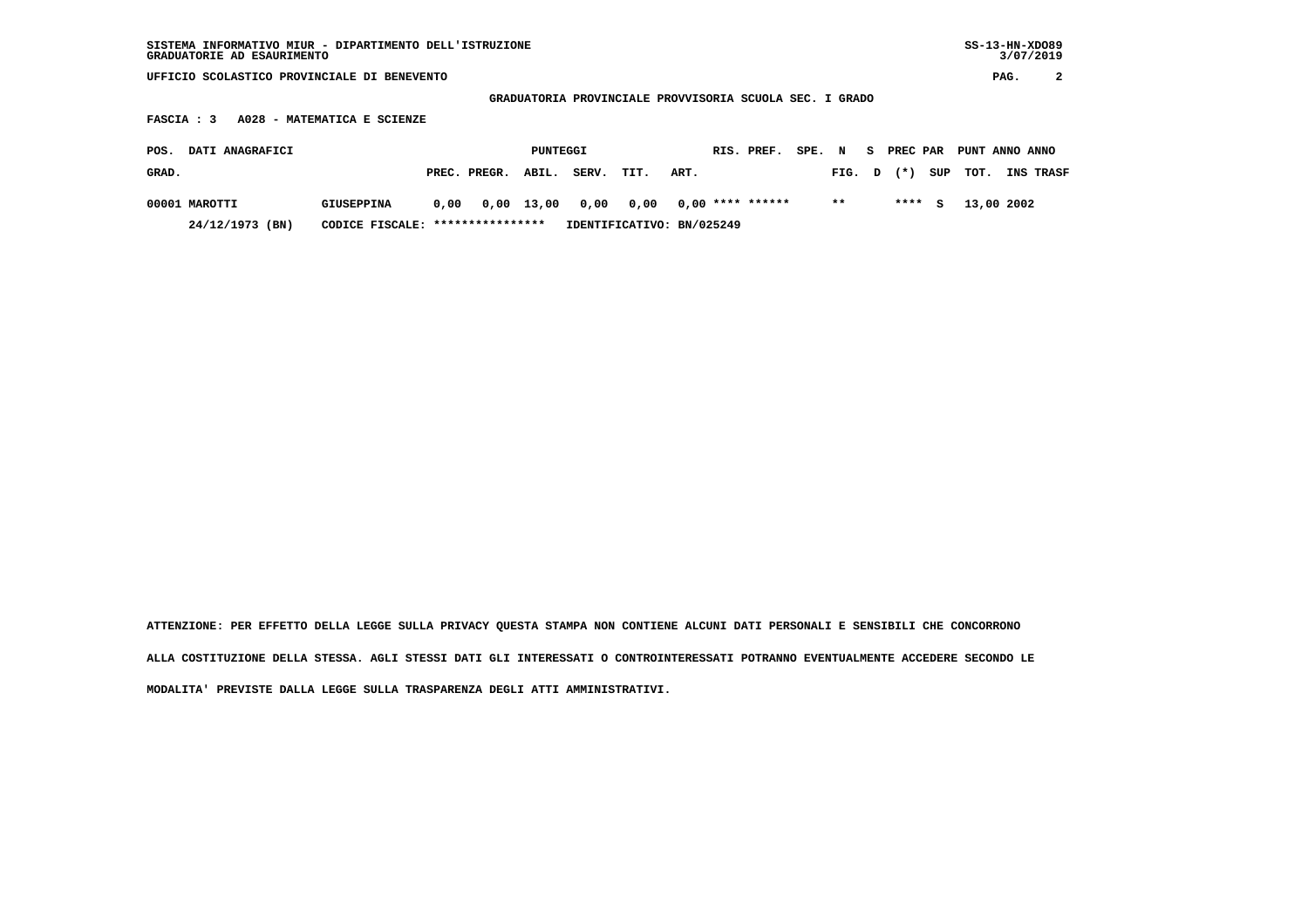**GRADUATORIA PROVINCIALE PROVVISORIA SCUOLA SEC. I GRADO**

 **FASCIA : 3 A030 - MUSICA NELLA SCUOLA SECONDARIA DI I GRADO**

| POS.       | DATI ANAGRAFICI |                                   |      |                    | PUNTEGGI     |                                        |                                        |      | RIS. PREF.         | SPE. N |              | S PREC PAR |     | PUNT ANNO ANNO  |           |
|------------|-----------------|-----------------------------------|------|--------------------|--------------|----------------------------------------|----------------------------------------|------|--------------------|--------|--------------|------------|-----|-----------------|-----------|
| GRAD.      |                 |                                   |      | PREC. PREGR.       | ABIL.        | SERV.                                  | TIT.                                   | ART. |                    |        | FIG. D       | $(*)$      | SUP | TOT.            | INS TRASF |
|            | 00001 TIMBRO    | GIUSEPPE                          | 0,00 |                    |              | 4,00 36,00 64,00 0,00 0,00 **** ****** |                                        |      |                    |        | $* *$        | ****       | s   | 104,00 2019     |           |
|            | 09/04/1960 (BN) | CODICE FISCALE:                   |      | ****************   |              | IDENTIFICATIVO: BN/028846              |                                        |      |                    |        |              |            |     |                 |           |
|            | 00002 D'ANDREA  | <b>CONCETTINA</b>                 | 0,00 |                    |              | 8,00 15,00 64,00 0,00 0,00 **** ****** |                                        |      |                    |        | $***$        | ****       | S   | 87,00 2000      |           |
|            | 21/11/1962 (BN) | CODICE FISCALE:                   |      | ****************   |              | IDENTIFICATIVO: BN/020805              |                                        |      |                    |        |              |            |     |                 |           |
|            | 00003 CAMPANILE | <b>CRESCENZO</b>                  |      |                    |              | 0,00 28,00 16,00 36,00 0,00            |                                        |      | $0.00$ **** ****** |        | $***$        | $***$ S    |     | 80,00 2019      |           |
|            | 27/02/1965 (BN) | CODICE FISCALE:                   |      | ****************   |              | IDENTIFICATIVO: BN/028239              |                                        |      |                    |        |              |            |     |                 |           |
|            | 00004 DI MEGLIO | GIOVANNI                          |      | $0,00$ 55,00 14,00 |              |                                        | $0,00$ $0,00$ $0,00$ $***$ **** ****** |      |                    |        | $\star\star$ | ****       | s   | 69,00 2014 2014 |           |
|            | 19/04/1962 (BN) | CODICE FISCALE:                   |      | ****************   |              | IDENTIFICATIVO: BN/120532              |                                        |      |                    |        |              |            |     |                 |           |
| 00005 PAGA |                 | <b>GIUSEPPA</b>                   | 0,00 |                    | $0,00$ 14,00 |                                        | 0,00 0,00                              |      | $0.00$ **** ****** |        | $* *$        | ****       |     | 14,00 2019      |           |
|            | 19/03/1968 (BN) | CODICE FISCALE: ***************** |      |                    |              | IDENTIFICATIVO: BN/025985              |                                        |      |                    |        |              |            |     |                 |           |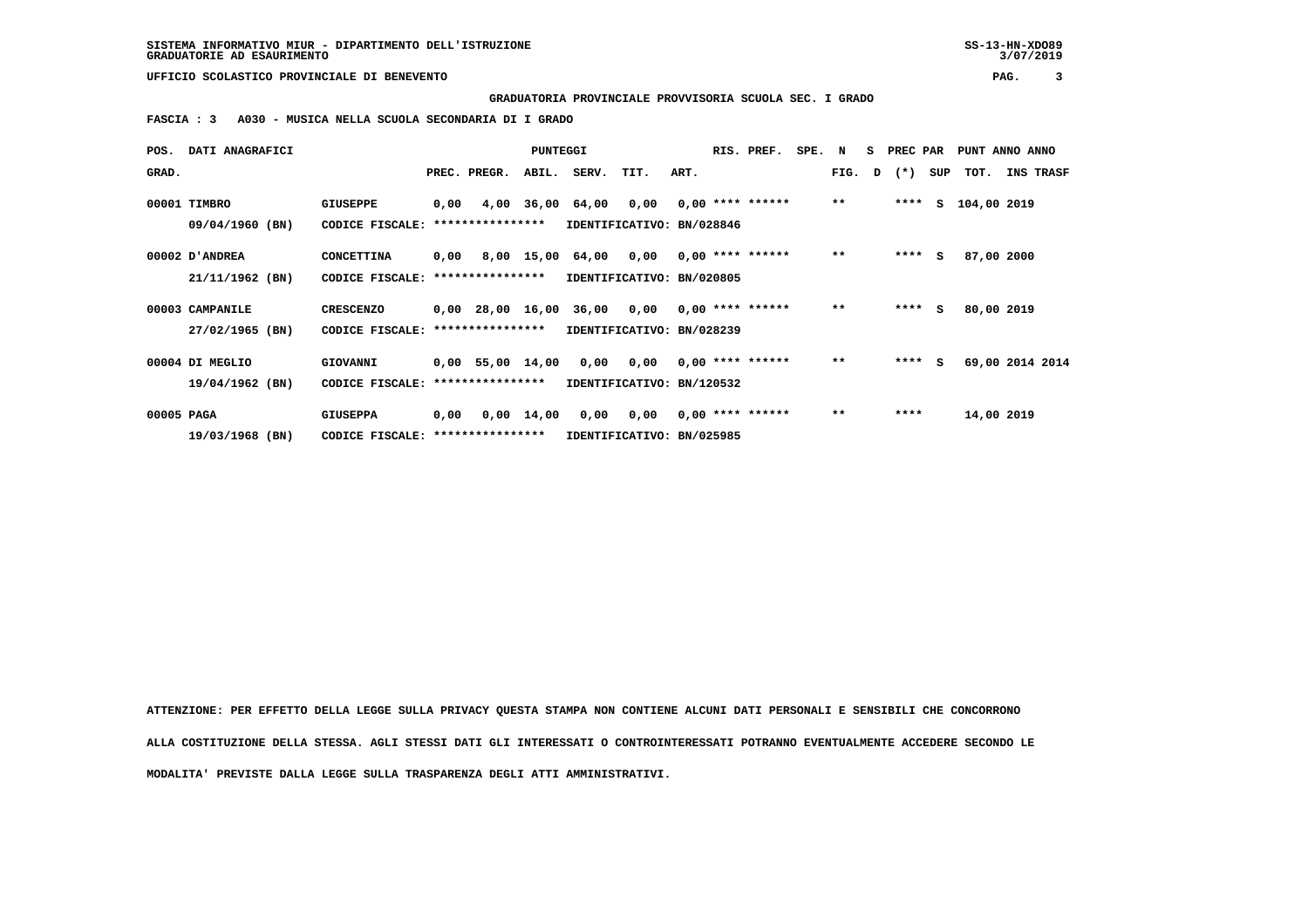**GRADUATORIA PROVINCIALE PROVVISORIA SCUOLA SEC. I GRADO**

 **FASCIA : 3 A049 - SCIENZE MOTORIE E SPORTIVE NELLA SCUOLA SECONDARIA DI I GRADO**

| <b>DATI ANAGRAFICI</b><br>POS. |                 |                                  |      |              |       | RIS. PREF. | SPE. N                                |      | - S- | <b>PREC PAR</b> |        | PUNT ANNO ANNO |          |          |          |                  |
|--------------------------------|-----------------|----------------------------------|------|--------------|-------|------------|---------------------------------------|------|------|-----------------|--------|----------------|----------|----------|----------|------------------|
| GRAD.                          |                 |                                  |      | PREC. PREGR. | ABIL. | SERV.      | TIT.                                  | ART. |      |                 | FIG. D |                | $(*)$    |          | SUP TOT. | <b>INS TRASF</b> |
|                                | 00001 MAIORANI  | <b>ANTONIO</b>                   | 0.00 |              |       |            | 0,00 13,00 0,00 0,00 0,00 **** ****** |      |      |                 | $* *$  |                | $X$ **** | <b>S</b> |          | 13,00 2019 2019  |
|                                | 28/03/1967 (BN) | CODICE FISCALE: **************** |      |              |       |            | IDENTIFICATIVO: BN/127167             |      |      |                 |        |                |          |          |          |                  |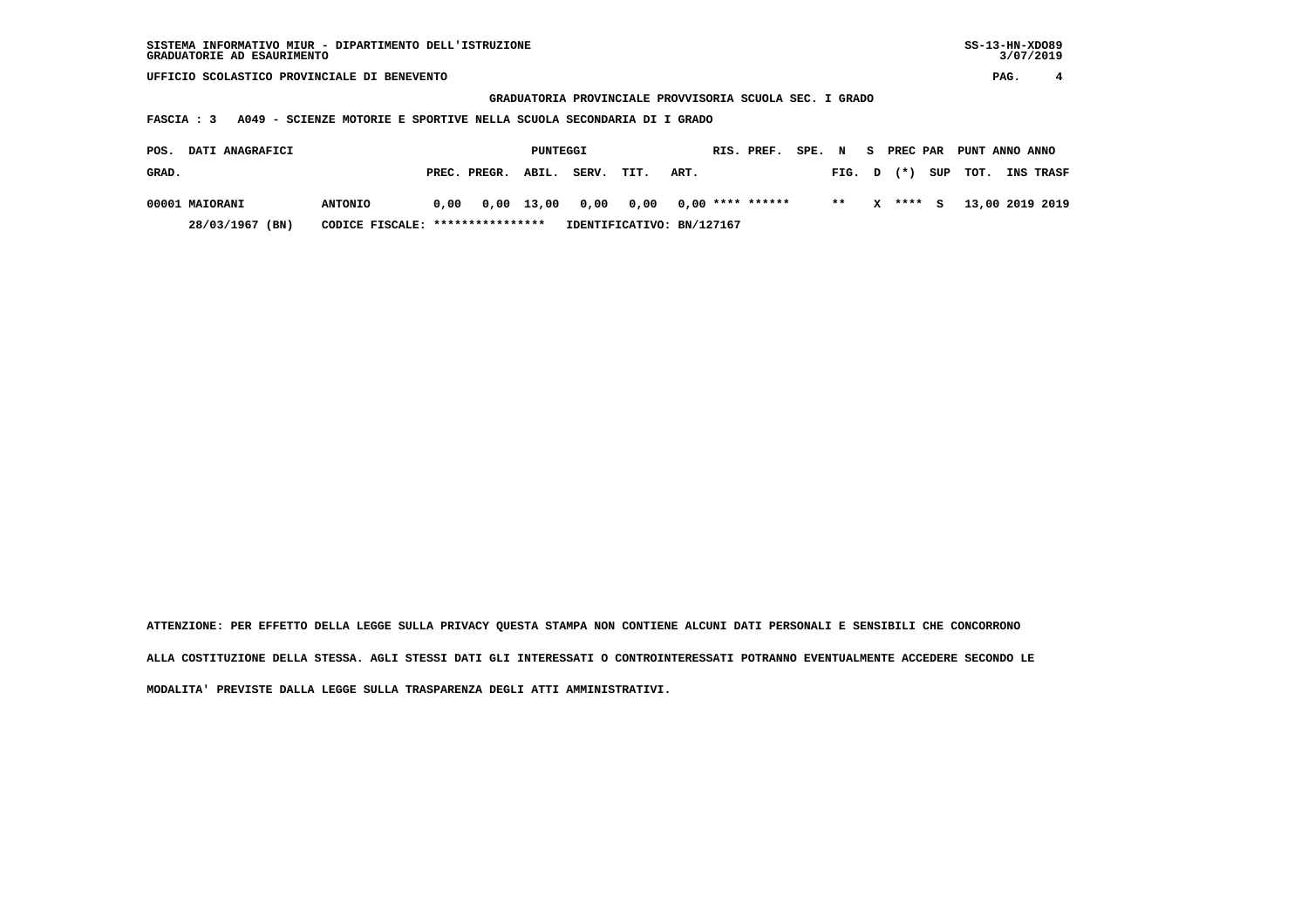| SISTEMA INFORMATIVO MIUR - DIPARTIMENTO DELL'ISTRUZIONE<br>GRADUATORIE AD ESAURIMENTO |                                                         |      |                  |              |                           |      |      |  |                    |        |        |          |                 |     |                | $SS-13-HN-XDO89$<br>3/07/2019 |           |  |
|---------------------------------------------------------------------------------------|---------------------------------------------------------|------|------------------|--------------|---------------------------|------|------|--|--------------------|--------|--------|----------|-----------------|-----|----------------|-------------------------------|-----------|--|
| UFFICIO SCOLASTICO PROVINCIALE DI BENEVENTO                                           |                                                         |      |                  |              |                           |      |      |  |                    |        |        |          |                 |     | PAG.           | 5                             |           |  |
|                                                                                       | GRADUATORIA PROVINCIALE PROVVISORIA SCUOLA SEC. I GRADO |      |                  |              |                           |      |      |  |                    |        |        |          |                 |     |                |                               |           |  |
| A060 - TECNOLOGIA NELLA SCUOLA SECONDARIA DI I GRADO<br>FASCIA : 3                    |                                                         |      |                  |              |                           |      |      |  |                    |        |        |          |                 |     |                |                               |           |  |
| DATI ANAGRAFICI<br>POS.                                                               |                                                         |      |                  | PUNTEGGI     |                           |      |      |  | RIS. PREF.         | SPE. N |        | <b>S</b> | <b>PREC PAR</b> |     | PUNT ANNO ANNO |                               |           |  |
| GRAD.                                                                                 |                                                         |      | PREC. PREGR.     | ABIL.        | SERV.                     | TIT. | ART. |  |                    |        | FIG. D |          | $(* )$          | SUP | TOT.           |                               | INS TRASF |  |
| 00001 PIROZZI                                                                         | <b>MARIA ASSUNTA</b>                                    | 0,00 |                  | $0,00$ 14,00 | 0,00                      | 0,00 |      |  | $0.00$ **** ****** |        | $* *$  | x        | ****            | s   |                | 14,00 2019                    |           |  |
| 14/08/1955 (BN)                                                                       | CODICE FISCALE:                                         |      | **************** |              | IDENTIFICATIVO: BN/025997 |      |      |  |                    |        |        |          |                 |     |                |                               |           |  |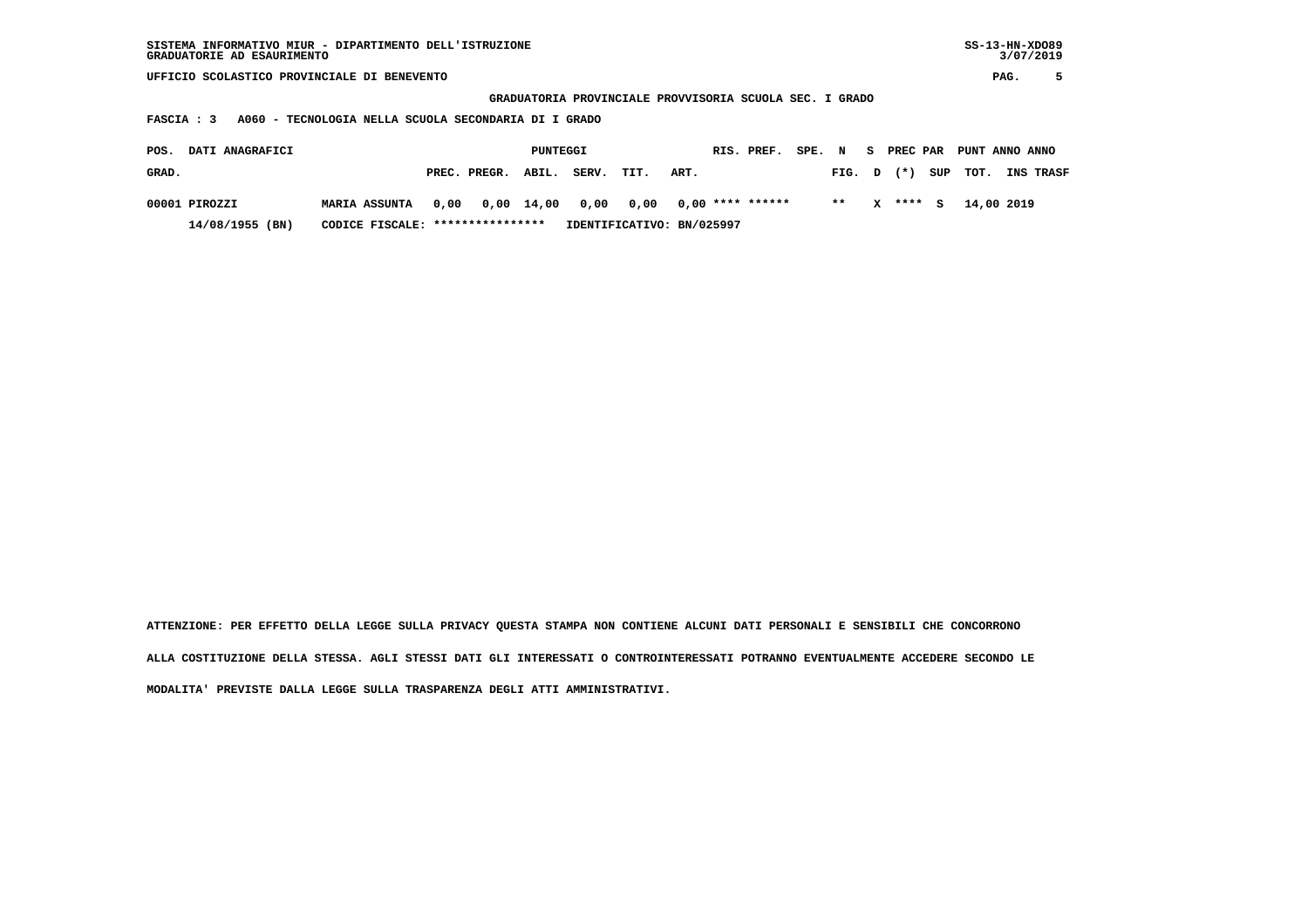**GRADUATORIA PROVINCIALE PROVVISORIA SCUOLA SEC. I GRADO**

 **FASCIA : 3 AA25 - LINGUA INGLESE E SECONDA LINGUA COMUNITARIA NELLA SCUOLA SECONDARIA I GRADO (FRANCESE)**

| POS.  | DATI ANAGRAFICI |                                  |                                                                | PUNTEGGI |       |                           |      | RIS. PREF. | SPE. N |       |  |        | S PREC PAR PUNT ANNO ANNO |            |                  |
|-------|-----------------|----------------------------------|----------------------------------------------------------------|----------|-------|---------------------------|------|------------|--------|-------|--|--------|---------------------------|------------|------------------|
| GRAD. |                 |                                  | PREC. PREGR. ABIL.                                             |          | SERV. | TIT.                      | ART. |            |        |       |  |        | FIG. $D$ $(*)$ SUP TOT.   |            | <b>INS TRASF</b> |
|       | 00001 CRISCUOLO | <b>STEFANIA</b>                  | $0.00$ $0.00$ $17.00$ $60.00$ $13.00$ $0.00$ $***$ **** ****** |          |       |                           |      |            |        | $***$ |  | $***5$ |                           | 90,00 2019 |                  |
|       | 14/09/1973 (BN) | CODICE FISCALE: **************** |                                                                |          |       | IDENTIFICATIVO: BN/126277 |      |            |        |       |  |        |                           |            |                  |